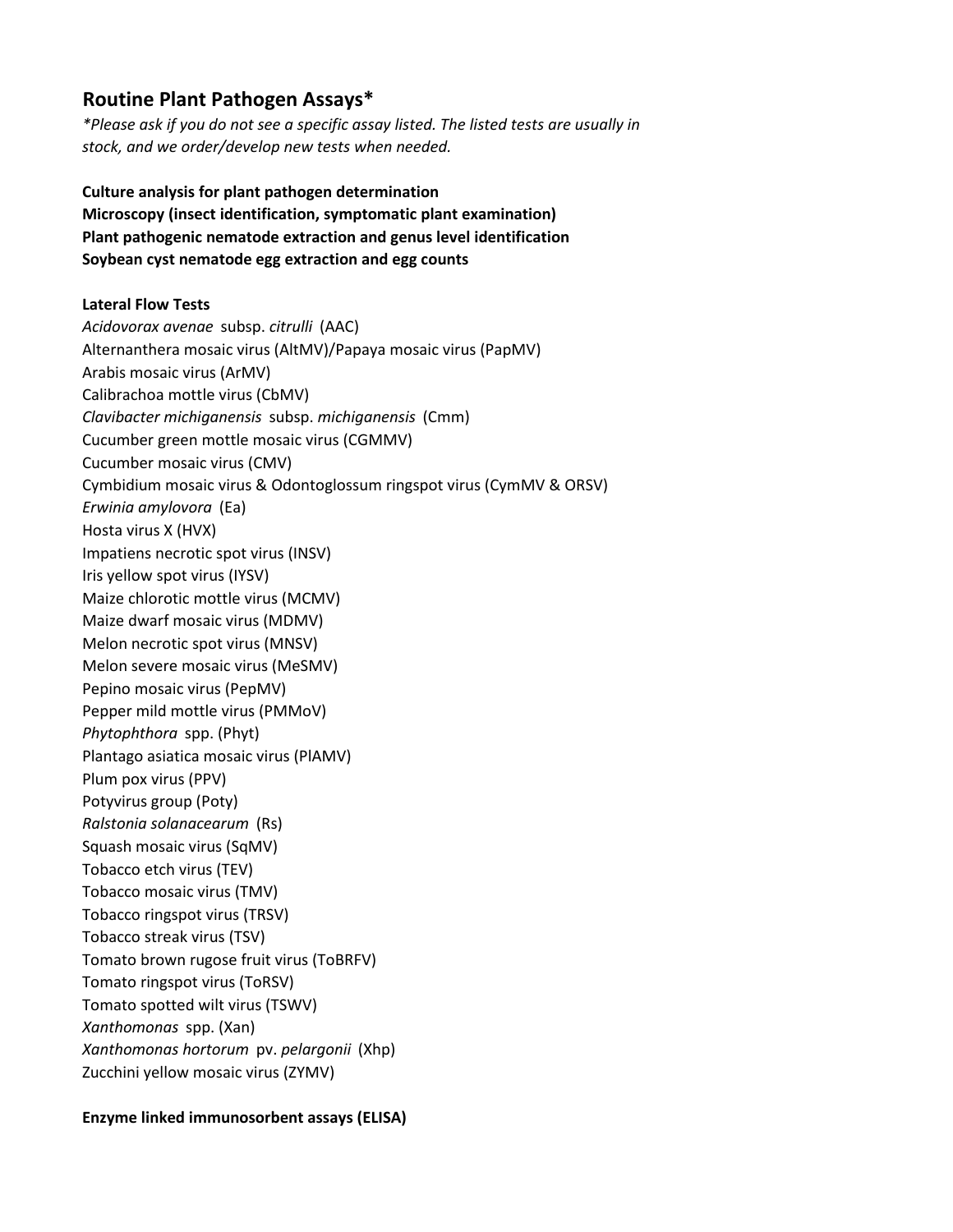*Xanthomonas axonopodis* pv. *begoniae* (Xab) *Xantomonas* genus specific (Xan) Alfalfa mosaic virus (AMV) Arabis mosaic virus (ArMV) Barley stripe mosaic virus (BSMV) Barley yellow dwarf virus-MAV (BYDV-MAV) Barley yellow dwarf virus-PAV (BYDV-PAV) Cereal yellow dwarf virus-RPV (CYDV-RPV) Cucumber mosaic virus (CMV) Grapevine fanleaf virus (GFLV) Hibiscus chlorotic ringspot virus (HCRSV) High Plains wheat mosaic virus (HPWMoV) Hosta virus X (HVX) Impatiens necrotic spot virus (INSV) *Phytophthora* spp. (Phyt) Plum pox virus (PPV) Potyvirus group (Poty) Prunus necrotic spot virus (PNRSV) *Ralstonia solanacearum* (Rs) Soil-borne wheat mosaic virus (SBWMV) Tobacco mosaic viru s(TMV) Tobacco ringspot virus (TRSV) Tobacco streak virus (TSV) Tomato aspermy virus (TAV) Tomato mosaic virus (ToMV) Wheat spindle streak mosaic virus (WSSMV) Wheat streak mosaic virus (WSMV)

#### **DNA based testing methods**

*Agrobacterium* spp. Bacterial ID (16S sequencing) Badna virus group Beet curly top virus (BCTV) *Bipolaris* spp. Canna yellow mottle virus (CaYMV) *Erwinia amylvora* Fungal ID (ITS, Bt, EF or other sequencing) *Ophiostoma ulmi Phytoplasma* spp. *Phymatotrichum omnivorum Pseudomonas savastanoi Rhodococcus fasciens Xylella fastidiosa*

## **RNA based methods**

Alfalfa mosaic virus (AMV) Alternanthera mosaic virs (AltMV)